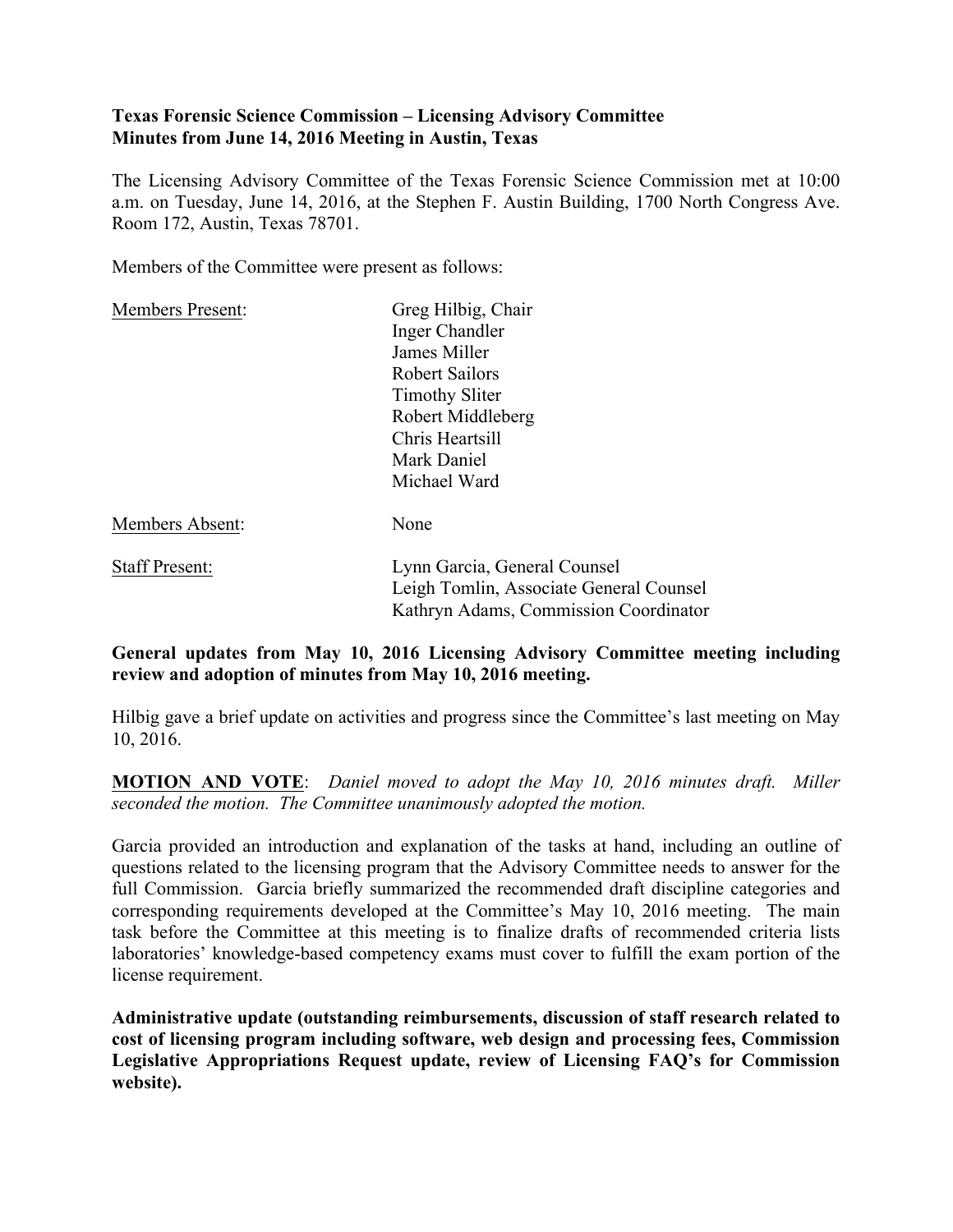Members discussed the costs related to the implementation and operation of the licensing program and how its functions might be supported by examiner licensing fees. Members discussed getting a firm number of examiners who will seek a license to better estimate the revenue that would be generated by examiner fees. Staff will inquire with TACLD to get accurate numbers of examiners.

## **Review proposed, outlined educational and other statutory requirements for each accredited forensic discipline for which licensing will be required, including potential waivers for certain requirements.**

Committee members discussed draft educational and other statutory requirements developed at the Committee's May 10, 2016 meeting.

### **Review of proposed knowledge-based competency exam criteria for each accredited discipline.**

Members reviewed draft criteria lists for each accredited forensic discipline that a laboratory's knowledge-based competency exam must cover in order to fulfill the examination requirement for an examiner license. Criteria for trace evidence had not yet been developed so Committee members discussed adding a trace evidence examiner representative to the Committee for input related to what the trace evidence examiner license requirements should entail. Members will seek input on the best representative for trace evidence examiners and invite the representative to the Committee's July 7 meeting.

Middleberg requested to add items to the toxicology criteria lists. Upon completion of the criteria lists, Committee members plan to send the proposed drafts of statutory requirements for an examiner license, including proposed exam criteria for each accredited forensic discipline, to the Texas Association of Crime Laboratory Directors (TACLD) for initial feedback. Feedback from TACLD will be reviewed by Committee members at its July 7, 2016 meeting and final comment from TACLD will be requested to be received by the Committee's October 2016 meeting.

#### **Review and discussion of proposed license discipline categories and subcategories chart.**

Members reviewed the draft license discipline categories and subcategories chart. Members discussed revising some of the categories to provide better clarification. Members will revise as necessary after receiving feedback from TACLD.

Members discussed the issue of whether forensic "technicians" need to be licensed under Texas law. Members decided that the term "technician" must be clearly defined for each forensic discipline's categories and subcategories and that true, *non-analyst* technicians probably do not need to be licensed under Texas law.

**MOTION AND VOTE**: *Hilbig moved to table the discussion related to a technician's obligation to be certified until the Committee's July 7 meeting. Daniel seconded the motion. The Committee unanimously adopted the motion.*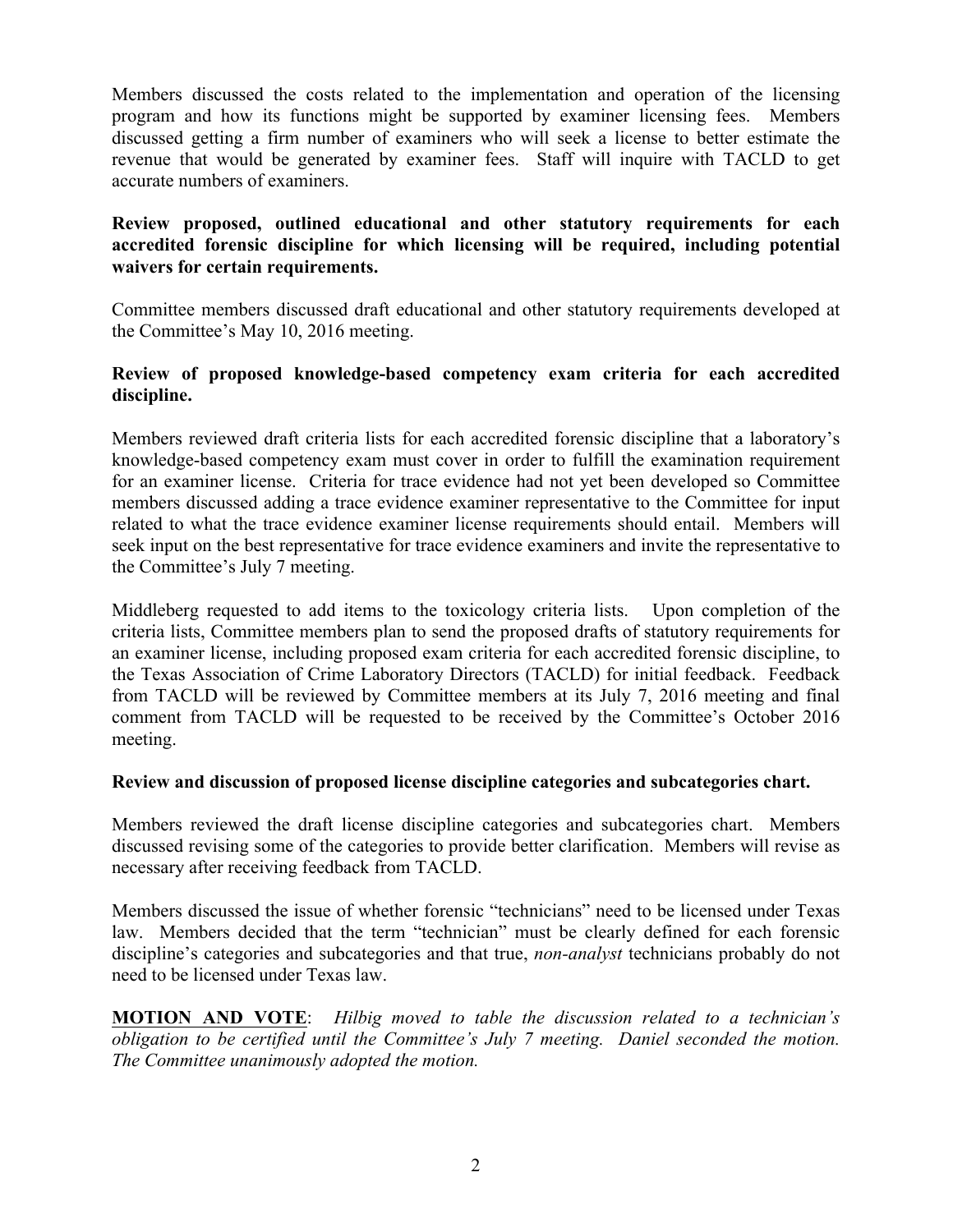## **Discussion of potential educational and other requirements for accredited forensic disciplines for which certification or a certification body is not yet available or for which there is no specific examination available.**

Members discussed recommended Continuing Forensic Education (CFE) requirements for each accredited forensic discipline. Members discussed whether the program will require CFE calculated on a cumulative hour basis versus using a point system to track CFE credits. Members will recommend to the Commission CFE hours or credits should be required every 3 year period beginning on the examiner's birthdate. Under the point system, a minimum amount of points would be required per year so that all points aren't accumulated in the final year of the period. Members will decide after further input from the community and committee members whether to use a point-system versus an hour system for tracking CFE requirements.

### **Discussion of legislative recommendations, revisions and/or clarifications to the statutory licensing requirement and report to legislature for 85th Legislative Session.**

Members discussed the constitutional issues raised by Committee members and defense lawyers related to access to forensic experts. Garcia reviewed and summarized Texas law related to the licensing of forensic examiners and the accreditation of crime laboratories in Texas and how they apply to the admission of forensic evidence in a Texas court. The examiner licensing mandate does not apply to defense experts. However, the accreditation requirement for admittance of forensic analysis and/or testimony in a court in Texas *does* apply across-the-board. Therefore, as Garcia explained, the issues related to "access" are an accreditation requirement issue, not a licensing requirement issue. To resolve the issue, legislators would have to *exempt* defense experts from the accreditation requirement by changing the definitions of *crime laboratory* and *forensic analysis* in Texas. As Texas law currently stands, however, and since 2003, the law precludes admittance of forensic evidence and testimony from an *unaccredited* crime laboratory.

Members discussed the definition of *forensic analyst* at length because it is critical to the application of the licensing statute. Some members believe the definition should be revised or clarified to clearly decipher *technician* versus forensic analyst. Members discussed that the line may be drawn at someone who is *manipulating evidence for the purpose of forensic testing*.

### **Discussion of funding necessary to fulfill the licensing mandate including the cost of examinations, Forensic Science Commission application processing fees, continuing education requirements and renewal or re-certification costs.**

Members discussed the examiner licensing fee and how the fees might cover the cost of the program.

### **Discussion of the provisional licensing issue and the forensics disciplines for which a provisional license will be necessary to fill the interim period between certification and certification eligibility.**

Members discussed issuing a provisional license to those examiners who are not yet eligible for licensing and will recommend to the full Commission where a provisional license should apply.

**Discussion of concerns regarding defense access to forensic analysis in light of requirements.**